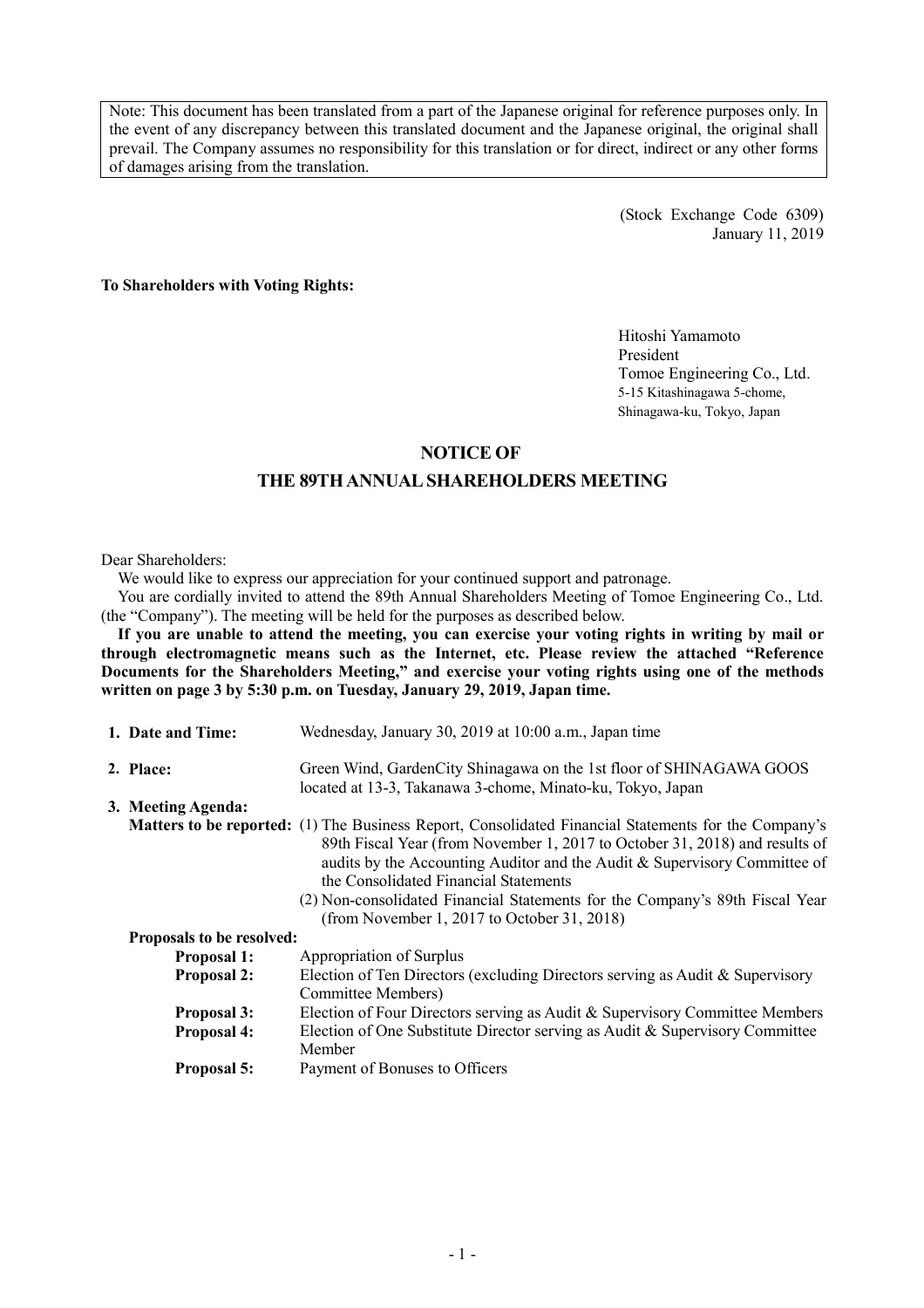- 〰〰〰〰〰〰〰〰〰〰〰〰〰〰〰〰〰〰〰〰〰〰〰〰〰〰〰〰〰〰〰〰〰〰〰〰〰〰〰〰〰〰〰〰〰〰 ◎ When attending the meeting, please submit the enclosed Voting Rights Exercise Form at the reception desk.
- ◎ Should the Reference Documents for the Shareholders Meeting, Business Report, Consolidated Financial Statements and Non-consolidated Financial Statements require revisions, the revised versions will be posted on the Company's website (https://www.tomo-e.co.jp/).
- ◎ From among the documents to be attached to this notice, the Consolidated Statements of Changes in Shareholders' Equity of the Consolidated Financial Statements and Notes to the Consolidated Financial Statements as well as the Non-consolidated Statements of Changes in Shareholders' Equity of the Non-consolidated Financial Statements and Notes to the Non-consolidated Financial Statements are posted on the Company's website (https://www.tomo-e.co.jp/) in accordance with laws and ordinances and the provisions in Article 14 of the Articles of Incorporation of the Company. Therefore, they are not stated in the Appendix provided with this notice. The Consolidated Financial Statements and Non-consolidated Financial Statements stated in the Appendix provided with this notice are part of the Consolidated Financial Statements and Non-consolidated Financial Statements that were audited by the Audit & Supervisory Committee and the Accounting Auditor in preparing audit reports and accounting audit reports, respectively.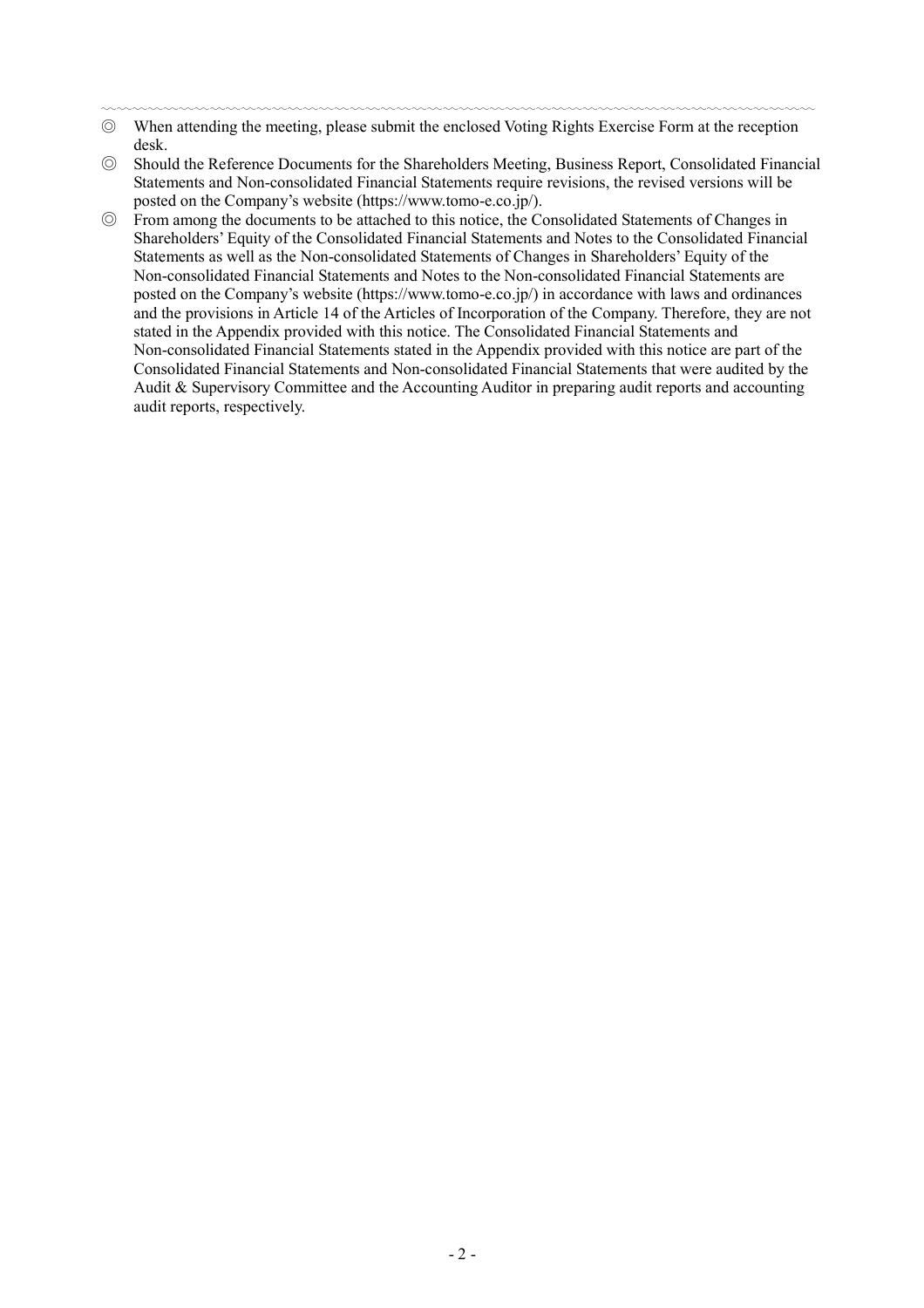# **Reference Documents for the Shareholders Meeting**

#### **Proposals and References**

#### **Proposal 1: Appropriation of Surplus**

1. Matters regarding the year-end dividend

As its basic policy, the Company will implement appropriate and stable dividends while seeking to increase internal reserves to reinforce its financial position and management foundation, and by considering consolidated operating results, the group's medium-term business strategy and other factors in a comprehensive manner.

Based on the above policy, the Company proposes a year-end dividend of 24.50 yen per share for the current fiscal year, an increase of 2 yen per share from the previous fiscal year, taking into consideration the operating results for the fiscal year ended October 31, 2018 and the future outlook.

(1) Matters regarding the assignment of assets to be distributed to shareholders and the total amount thereof

24.50 yen per share of the Company's common stock, in a total amount of 244,469,306 yen As the Company has already paid the interim dividend of 22.50 yen per share, the annual dividend for the fiscal year ended October 31, 2018 will amount to 47 yen per share.

- (2) The date on which dividends of retained earnings become effective January 31, 2019
- 2. Matters regarding appropriation of surplus

Regarding the internal reserves, the Company proposes as follows to reinforce the management foundation in preparation for the future business development.

- (1) Item of surplus to be increased and the amount thereof General reserve of 800,000,000 yen
- (2) Item of surplus to be decreased and the amount thereof Retained earnings brought forward of 800,000,000 yen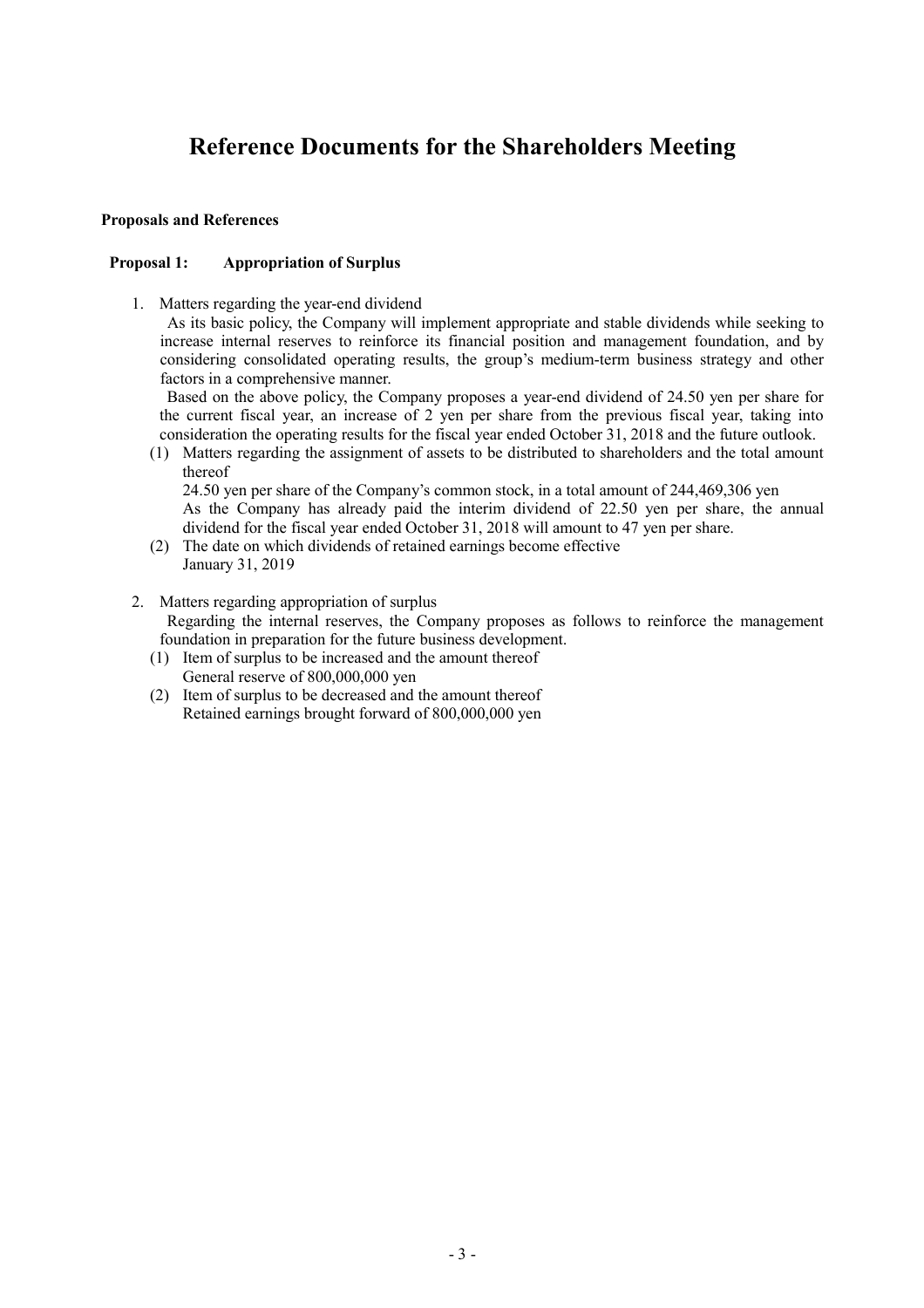# **Proposal 2: Election of Ten Directors (excluding Directors serving as Audit & Supervisory Committee Members)**

The term of office of all ten Directors (excluding Directors serving as Audit & Supervisory Committee Members; hereinafter the same shall apply in this proposal) will expire at the conclusion of this Annual Shareholders Meeting. Accordingly, the election of ten Directors is proposed.

With regard to this proposal, the Audit & Supervisory Committee has decided that all candidates qualify as a Director of the Company after reviewing each candidate's execution of duties, performance and remarks made at the Board of Directors during the fiscal year ended October 31, 2018, and past experience, etc. The candidates for Directors are as follows:

| No. | Name               | Current positions and responsibilities, etc.<br>at the Company                                                                                       | Attributes      |
|-----|--------------------|------------------------------------------------------------------------------------------------------------------------------------------------------|-----------------|
| 1   | Hitoshi Yamamoto   | President                                                                                                                                            | Reappointment   |
| 2   | Yoshito Honma      | <b>Managing Director</b><br>General Manager, Machinery & Equipment Div.                                                                              | Reappointment   |
| 3   | Masayoshi Fukasawa | Managing Director<br>In charge of General Affairs Div. and Business<br>Coordination Div.                                                             | Reappointment   |
| 4   | Akitomo Tamai      | <b>Managing Director</b><br>General Manager, Chemical Products Div.                                                                                  | Reappointment   |
| 5   | Akiyoshi Shinoda   | Director<br>Deputy General Manager, Chemical Products<br>Div. (in charge of Fine Chemicals Dept.,<br>Electronic Materials Dept., and Plastics Dept.) | Reappointment   |
| 6   | Masahiko Nakamura  | Director<br>Deputy General Manager, Machinery &<br>Equipment Div. (in charge of Environmental<br>Equipment Sales Dept.)                              | Reappointment   |
| 7   | Toshiaki Yakura    | Director<br>In charge of Accounting Div. and Management<br>Planning Dept. and General Manager, Accounting<br>Div.                                    | Reappointment   |
| 8   | Katsuhiko Ito      | Director<br>Deputy General Manager, Machinery &<br>Equipment Div. (in charge of Industrial<br>Machinery Sales Dept. and Overseas Sales Dept.)        | Reappointment   |
| 9   | Tetsuyuki Azuma    | Director<br>Deputy General Manager, Chemical Products<br>Div. (in charge of Advanced Materials Dept. and<br>Industrial Materials Dept.)              | Reappointment   |
| 10  | Atsushi Sada       | General Manager, Technical Development Dept.,<br>Machinery & Equipment Div.                                                                          | New appointment |

New appointment Candidate for new Director

Reappointment Candidate for reappointment as Director

Outside Director Candidate for Outside Director

Independent Officer Candidate for independent officer stipulated by stock exchanges, etc.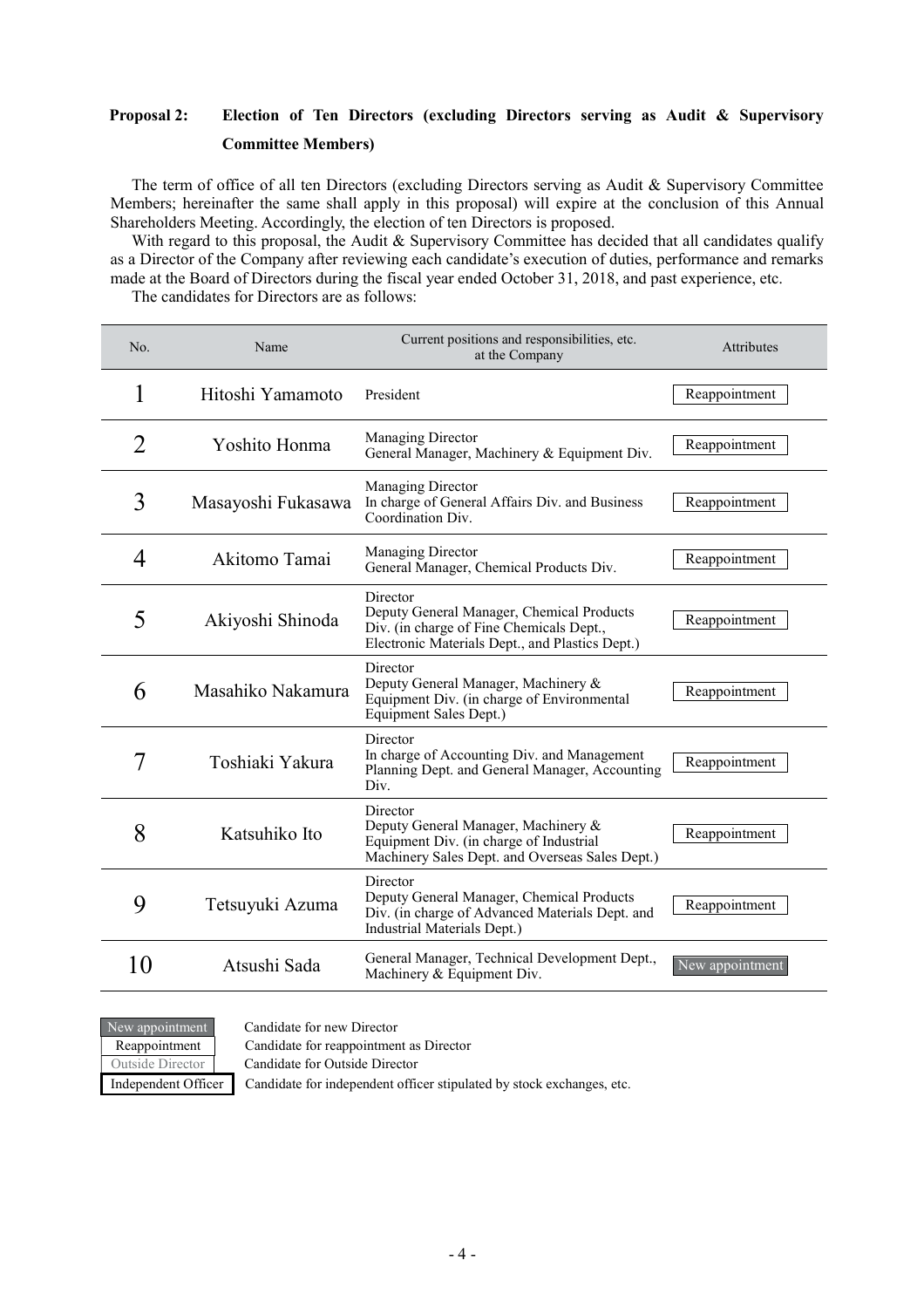|                |                                                                                                                         |                                                    |                                                                                                                      | Number of     |  |  |
|----------------|-------------------------------------------------------------------------------------------------------------------------|----------------------------------------------------|----------------------------------------------------------------------------------------------------------------------|---------------|--|--|
| No.            | Name                                                                                                                    |                                                    | Past experience, positions                                                                                           | shares of the |  |  |
|                | (Date of birth)                                                                                                         |                                                    | and responsibilities                                                                                                 | Company       |  |  |
|                |                                                                                                                         |                                                    |                                                                                                                      | held          |  |  |
|                |                                                                                                                         | April 1979                                         | Joined the Company                                                                                                   |               |  |  |
|                |                                                                                                                         | April 2003                                         | General Manager, Industrial Machinery Sales Dept.,                                                                   |               |  |  |
|                |                                                                                                                         |                                                    | Machinery & Equipment Div.                                                                                           |               |  |  |
|                |                                                                                                                         | January 2007                                       | Director                                                                                                             |               |  |  |
|                | Hitoshi Yamamoto                                                                                                        |                                                    | Deputy General Manager, Machinery & Equipment                                                                        |               |  |  |
|                | (July 20, 1955)                                                                                                         |                                                    | Div. (in charge of Industrial Machinery Sales Dept.)                                                                 | 28,451        |  |  |
|                | Reappointment                                                                                                           | January 2009                                       | Managing Director<br>General Manager, Machinery & Equipment Div.                                                     |               |  |  |
|                |                                                                                                                         | January 2013                                       | Senior Managing Director                                                                                             |               |  |  |
| 1              |                                                                                                                         |                                                    | General Manager, Chemical Products Div.                                                                              |               |  |  |
|                |                                                                                                                         | January 2015                                       | President (current position)                                                                                         |               |  |  |
|                |                                                                                                                         | (Reasons for selecting the candidate for Director) |                                                                                                                      |               |  |  |
|                |                                                                                                                         |                                                    |                                                                                                                      |               |  |  |
|                | Mr. Hitoshi Yamamoto has abundant operational knowledge and experience on the Company's overall business with           |                                                    |                                                                                                                      |               |  |  |
|                | focus on the machinery and equipment business and chemical products business. Since assuming office as                  |                                                    |                                                                                                                      |               |  |  |
|                | Representative Director in January 2015, he has duly performed his duties as a senior executive officer of the Group.   |                                                    |                                                                                                                      |               |  |  |
|                | Therefore, the Company believes that he is qualified as a Director of the Company and reappoints him as a candidate for |                                                    |                                                                                                                      |               |  |  |
|                | Director.                                                                                                               |                                                    |                                                                                                                      |               |  |  |
|                |                                                                                                                         | November 1975                                      | Joined the Company                                                                                                   |               |  |  |
|                |                                                                                                                         | January 2005                                       | General Manager, Environmental Equipment Sales                                                                       |               |  |  |
|                |                                                                                                                         |                                                    | Dept., Machinery & Equipment Div.                                                                                    |               |  |  |
|                | Yoshito Honma                                                                                                           | April 2008                                         | General Manager, Osaka Branch Office                                                                                 |               |  |  |
|                | (October 2, 1952)                                                                                                       | January 2009                                       | Director                                                                                                             | 25,095        |  |  |
|                | Reappointment                                                                                                           | January 2011                                       | President, Tomoe Machinery Service Co., Ltd.                                                                         |               |  |  |
| $\overline{c}$ |                                                                                                                         | January 2013                                       | Managing Director of the Company (current                                                                            |               |  |  |
|                |                                                                                                                         |                                                    | position) General Manager, Machinery & Equipment                                                                     |               |  |  |
|                |                                                                                                                         |                                                    | Div. (current position)                                                                                              |               |  |  |
|                |                                                                                                                         | (Reasons for selecting the candidate for Director) |                                                                                                                      |               |  |  |
|                |                                                                                                                         |                                                    | Mr. Yoshito Honma has abundant operational knowledge and experience on the Company's overall business with focus     |               |  |  |
|                |                                                                                                                         |                                                    | on the machinery and equipment business. Since assuming office as a Director in January 2009, he has duly performed  |               |  |  |
|                |                                                                                                                         |                                                    | duties in general as Director. Therefore, the Company believes that he is qualified as a Director of the Company and |               |  |  |
|                | reappoints him as a candidate for Director.                                                                             |                                                    |                                                                                                                      |               |  |  |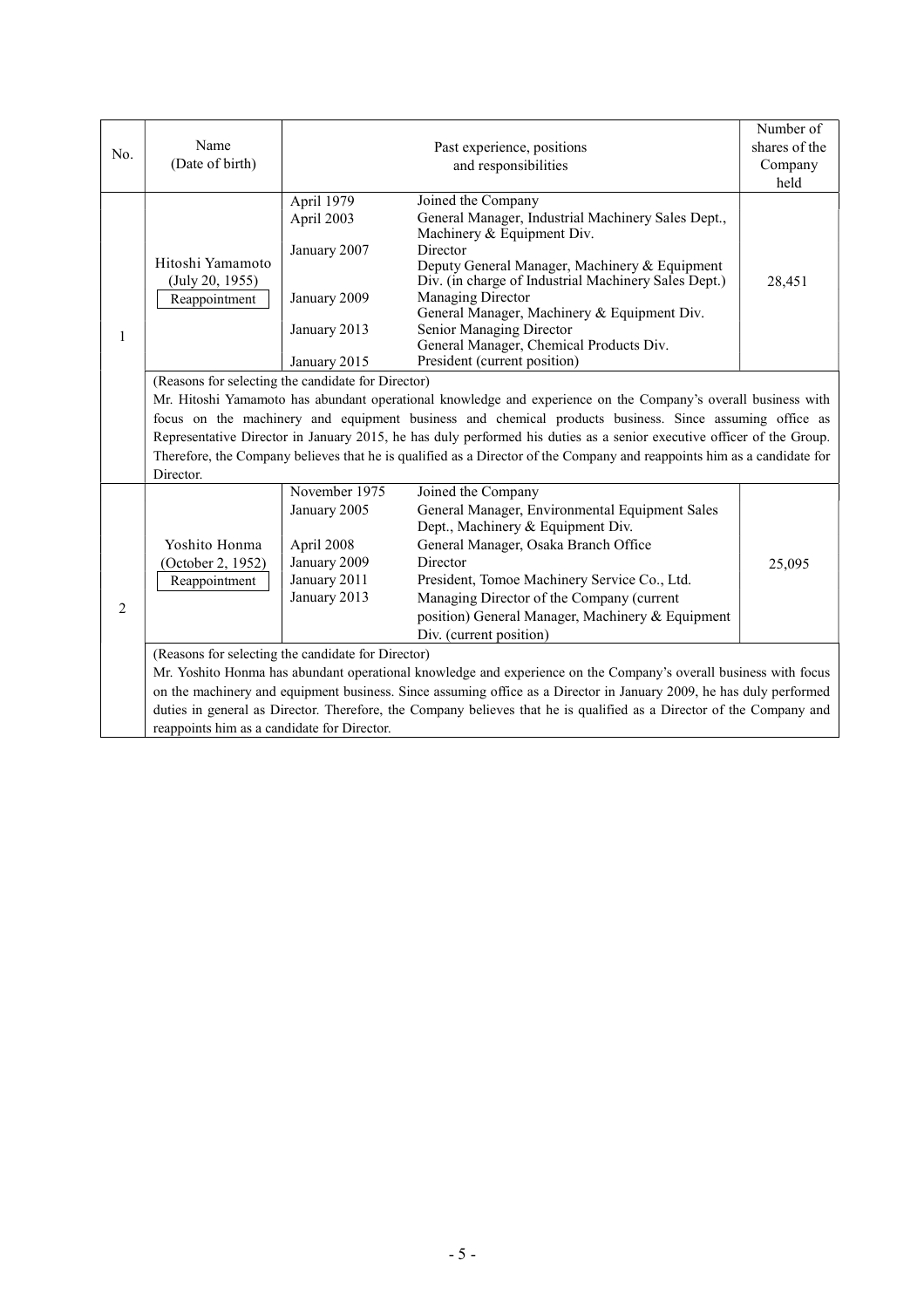|                |                                                    |                             |                                                                                                                          | Number of     |
|----------------|----------------------------------------------------|-----------------------------|--------------------------------------------------------------------------------------------------------------------------|---------------|
| No.            | Name                                               |                             | Past experience, positions                                                                                               | shares of the |
|                | (Date of birth)                                    |                             | and responsibilities                                                                                                     | Company       |
|                |                                                    |                             |                                                                                                                          | held          |
|                |                                                    | April 1975                  | Joined the Company                                                                                                       |               |
|                |                                                    | April 2007                  | General Manager, General Affairs Div.                                                                                    |               |
|                | Masayoshi                                          | January 2011                | Director<br>In charge of General Affairs Div. and Business                                                               |               |
|                | Fukasawa                                           |                             | Coordination Div. and General Manager, General                                                                           | 17,076        |
|                | (January 14, 1952)                                 |                             | Affairs Div.                                                                                                             |               |
|                | Reappointment                                      | April 2013                  | In charge of General Affairs Div. and Business                                                                           |               |
| 3              |                                                    |                             | Coordination Div. (current position)                                                                                     |               |
|                |                                                    | January 2015                | Managing Director (current position)                                                                                     |               |
|                | (Reasons for selecting the candidate for Director) |                             |                                                                                                                          |               |
|                |                                                    |                             | Mr. Masayoshi Fukasawa has abundant operational knowledge and experience on the Company's overall business with          |               |
|                |                                                    |                             | focus on the administrative division. Since assuming office as a Director in January 2011, he has duly performed duties  |               |
|                |                                                    |                             | in general as Director. Therefore, the Company believes that he is qualified as a Director of the Company and reappoints |               |
|                | him as a candidate for Director.                   |                             |                                                                                                                          |               |
|                |                                                    | April 1980                  | Joined JDC CORPORATION                                                                                                   |               |
|                |                                                    | April 1988                  | Joined Elkem Japan K.K.                                                                                                  |               |
|                |                                                    | April 2000<br>November 2005 | Joined the Company<br>General Manager, Industrial Materials Dept.,                                                       |               |
|                |                                                    |                             | Chemical Products Div.                                                                                                   |               |
|                |                                                    | January 2011                | Director                                                                                                                 |               |
|                |                                                    |                             | Deputy General Manager, Chemical Products Div.                                                                           |               |
|                |                                                    |                             | (in charge of Plastics Dept., Industrial Materials                                                                       |               |
|                |                                                    |                             | Dept., and Fine Chemicals Dept.)<br>President, Tomoe Butsuryu Co., Ltd.                                                  |               |
|                | Akitomo Tamai                                      | November 2012               | President, Tomoe Trading (Shenzhen) Co., Ltd.                                                                            |               |
|                | (February 12, 1957)<br>Reappointment               |                             | (current position)                                                                                                       | 19,003        |
|                |                                                    | January 2013                | Deputy General Manager, Chemical Products Div.                                                                           |               |
|                |                                                    |                             | (in charge of Plastics Dept. and Industrial Materials                                                                    |               |
| $\overline{4}$ |                                                    |                             | Dept.) and General Manager, China Business<br>Promotion Dept., Chemical Products Div. of the                             |               |
|                |                                                    |                             | Company                                                                                                                  |               |
|                |                                                    | November 2017               | Deputy General Manager, Chemical Products Div.                                                                           |               |
|                |                                                    |                             | (in charge of Plastics Dept. and Industrial Materials                                                                    |               |
|                |                                                    |                             | Dept.)                                                                                                                   |               |
|                |                                                    | January 2018                | Managing Director (current position)                                                                                     |               |
|                |                                                    |                             | General Manager, Chemical Products Div. (current                                                                         |               |
|                | (Reasons for selecting the candidate for Director) |                             | position)                                                                                                                |               |
|                |                                                    |                             | Mr. Akitomo Tamai has abundant operational knowledge and experience on the Company's overall business with focus         |               |
|                |                                                    |                             | on the chemical products business. Since assuming office as a Director in January 2011, he has duly performed duties in  |               |
|                |                                                    |                             | general as Director. Therefore, the Company believes that he is qualified as a Director of the Company and reappoints    |               |
|                | him as a candidate for Director.                   |                             |                                                                                                                          |               |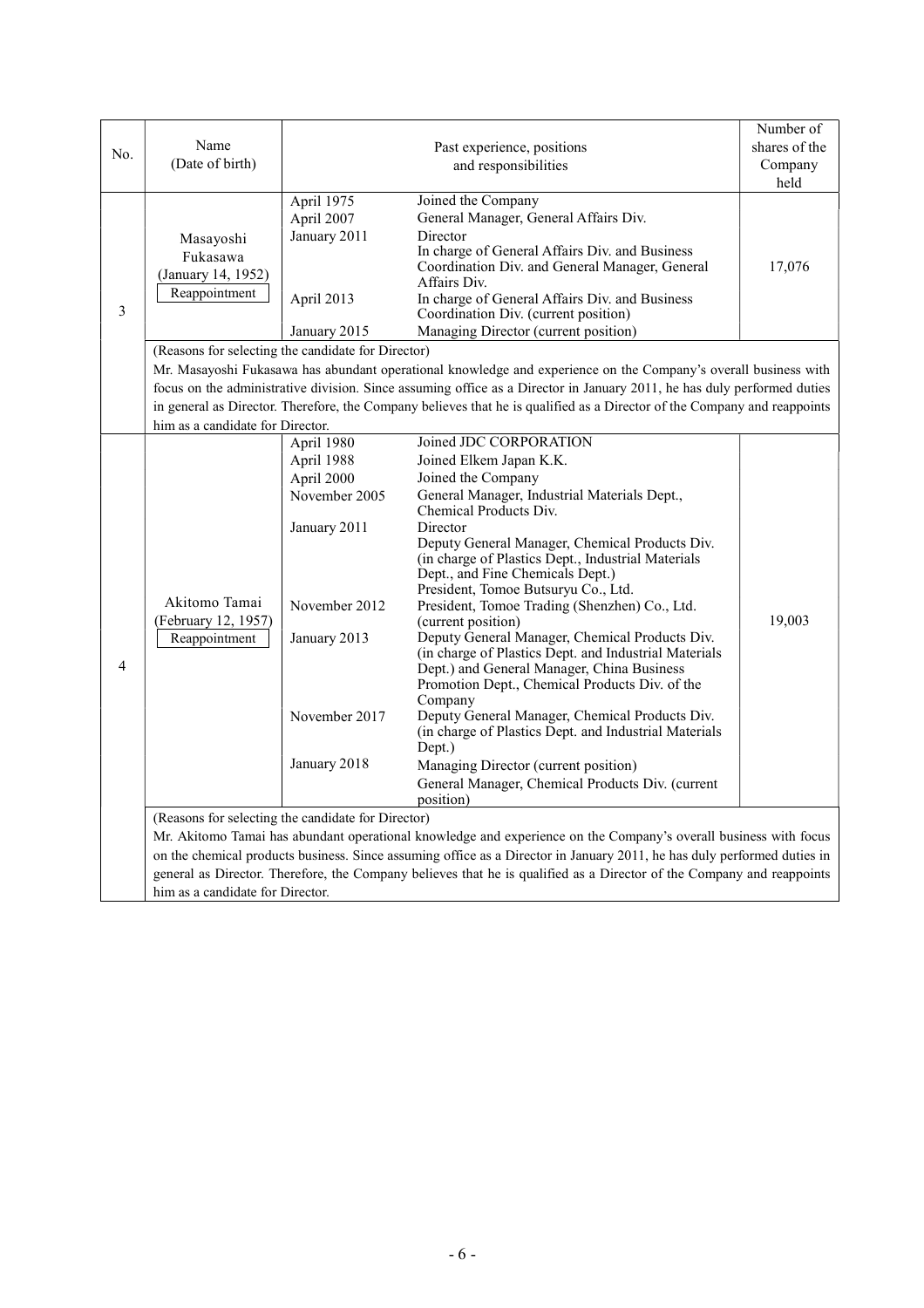|     |                                                                                                                                                                     |                |                                                                                                                      | Number of     |  |
|-----|---------------------------------------------------------------------------------------------------------------------------------------------------------------------|----------------|----------------------------------------------------------------------------------------------------------------------|---------------|--|
| No. | Name                                                                                                                                                                |                | Past experience, positions                                                                                           | shares of the |  |
|     | (Date of birth)                                                                                                                                                     |                | and responsibilities                                                                                                 | Company       |  |
|     |                                                                                                                                                                     |                |                                                                                                                      | held          |  |
|     |                                                                                                                                                                     | April 1985     | Joined Nippon Kaiji Kentei Kyokai                                                                                    |               |  |
|     |                                                                                                                                                                     | September 1989 | Joined the Company                                                                                                   |               |  |
|     |                                                                                                                                                                     | November 2011  | General Manager, Chemical Products Sales Dept.,<br>Osaka Branch Office                                               |               |  |
|     |                                                                                                                                                                     | April 2014     | General Manager, Fine Chemicals Dept., Chemical<br>Products Div.                                                     |               |  |
|     |                                                                                                                                                                     | January 2015   | Director (current position)                                                                                          |               |  |
|     |                                                                                                                                                                     |                | Deputy General Manager, Chemical Products Div.                                                                       |               |  |
|     | Akiyoshi Shinoda                                                                                                                                                    |                | (in charge of Advanced Materials Dept. and<br>Electronic Materials Dept.) and General Manager,                       |               |  |
|     | (August 23, 1961)                                                                                                                                                   |                | Fine Chemicals Dept.                                                                                                 | 16,028        |  |
|     | Reappointment                                                                                                                                                       | April 2015     | Deputy General Manager, Chemical Products Div.                                                                       |               |  |
|     |                                                                                                                                                                     |                | (in charge of Advanced Materials Dept., Electronic                                                                   |               |  |
| 5   |                                                                                                                                                                     |                | Materials Dept., and Fine Chemicals Dept.)                                                                           |               |  |
|     |                                                                                                                                                                     | January 2018   | Deputy General Manager, Chemical Products Div.                                                                       |               |  |
|     |                                                                                                                                                                     |                | (in charge of Fine Chemicals Dept., Electronic                                                                       |               |  |
|     |                                                                                                                                                                     |                | Materials Dept., and Plastics Dept.) (current                                                                        |               |  |
|     |                                                                                                                                                                     |                | position)                                                                                                            |               |  |
|     |                                                                                                                                                                     |                | President, Tomoe Butsuryu Co., Ltd. (current                                                                         |               |  |
|     |                                                                                                                                                                     |                | position)                                                                                                            |               |  |
|     | (Reasons for selecting the candidate for Director)<br>Mr. Akiyoshi Shinoda has abundant operational knowledge and experience on the Company's overall business with |                |                                                                                                                      |               |  |
|     | focus on the chemical products business. Since assuming office as a Director in January 2015, he has duly performed                                                 |                |                                                                                                                      |               |  |
|     |                                                                                                                                                                     |                | duties in general as Director. Therefore, the Company believes that he is qualified as a Director of the Company and |               |  |
|     | reappoints him as a candidate for Director.                                                                                                                         |                |                                                                                                                      |               |  |
|     |                                                                                                                                                                     | April 1978     | Joined MARUDAI FOOD CO., LTD.                                                                                        |               |  |
|     |                                                                                                                                                                     | December 1978  | Joined Kyushu Setsubi Kosha K.K.                                                                                     |               |  |
|     |                                                                                                                                                                     | August 1990    | Joined the Company                                                                                                   |               |  |
|     | Masahiko                                                                                                                                                            | January 2009   | General Manager, Environmental Equipment Sales<br>Dept., Machinery & Equipment Div.                                  |               |  |
|     | Nakamura                                                                                                                                                            | January 2015   | Director (current position)                                                                                          | 6,451         |  |
|     | (March 10, 1956)                                                                                                                                                    |                | Deputy General Manager, Machinery & Equipment                                                                        |               |  |
|     | Reappointment                                                                                                                                                       |                | Div. and General Manager, Environmental                                                                              |               |  |
| 6   |                                                                                                                                                                     |                | Equipment Sales Dept.<br>Deputy General Manager, Machinery & Equipment                                               |               |  |
|     |                                                                                                                                                                     | April 2015     | Div. (in charge of Environmental Equipment Sales                                                                     |               |  |
|     |                                                                                                                                                                     |                | Dept.) (current position)                                                                                            |               |  |
|     | (Reasons for selecting the candidate for Director)                                                                                                                  |                |                                                                                                                      |               |  |
|     |                                                                                                                                                                     |                | Mr. Masahiko Nakamura has abundant operational knowledge and experience on the Company's overall business with       |               |  |
|     |                                                                                                                                                                     |                | focus on the machinery and equipment business. Since assuming office as a Director in January 2015, he has duly      |               |  |
|     |                                                                                                                                                                     |                | performed duties in general as Director. Therefore, the Company believes that he is qualified as a Director of the   |               |  |
|     | Company and reappoints him as a candidate for Director.                                                                                                             |                |                                                                                                                      |               |  |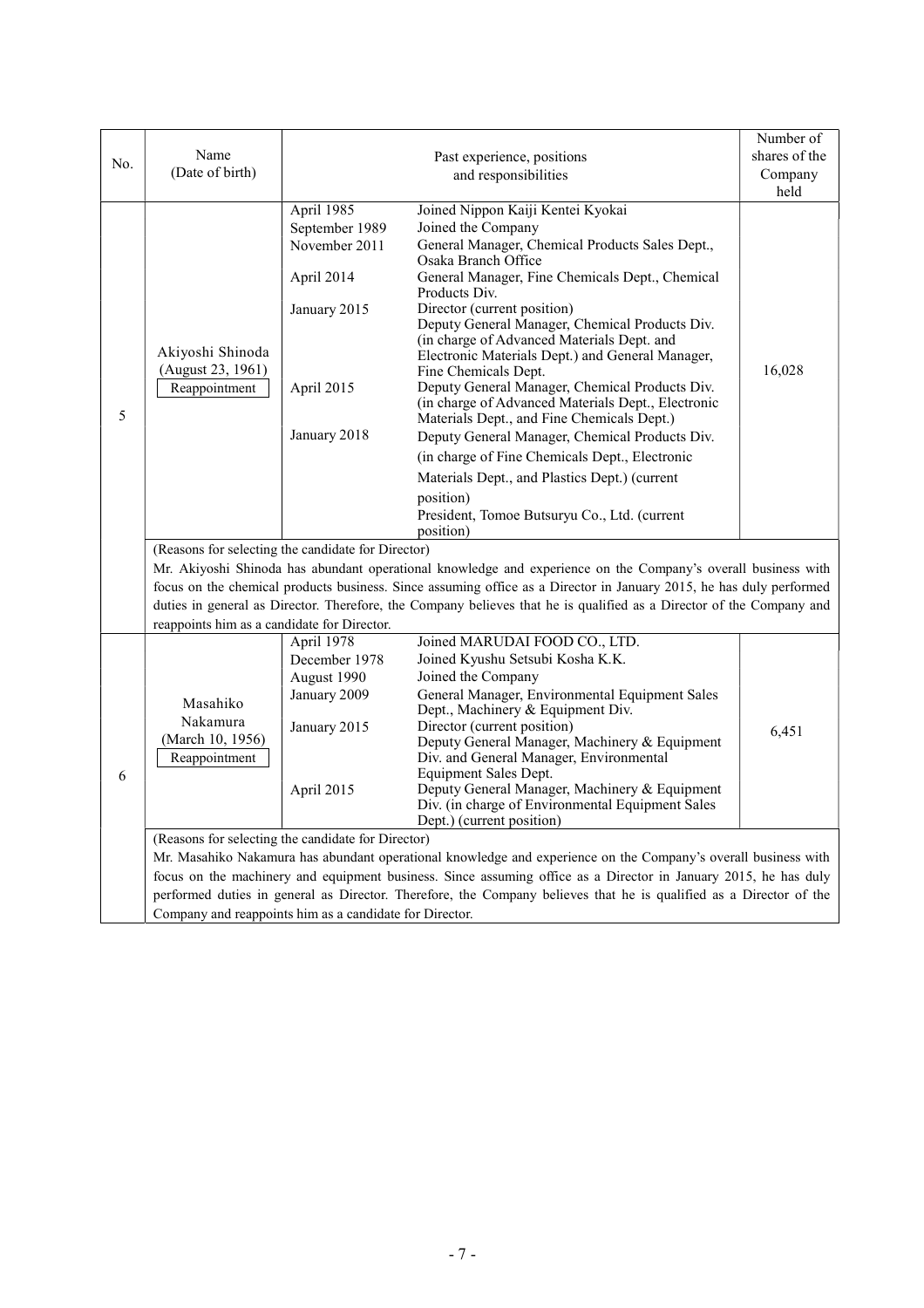|     |                                                                                                                     |                                                                                                                    |                                                                                                                                                                                                                                                                                                                                                                                                | Number of     |  |  |
|-----|---------------------------------------------------------------------------------------------------------------------|--------------------------------------------------------------------------------------------------------------------|------------------------------------------------------------------------------------------------------------------------------------------------------------------------------------------------------------------------------------------------------------------------------------------------------------------------------------------------------------------------------------------------|---------------|--|--|
| No. | Name                                                                                                                |                                                                                                                    | Past experience, positions                                                                                                                                                                                                                                                                                                                                                                     | shares of the |  |  |
|     | (Date of birth)                                                                                                     |                                                                                                                    | and responsibilities                                                                                                                                                                                                                                                                                                                                                                           | Company       |  |  |
|     |                                                                                                                     |                                                                                                                    |                                                                                                                                                                                                                                                                                                                                                                                                | held          |  |  |
| 7   | Toshiaki Yakura<br>(May 31, 1958)<br>Reappointment                                                                  | April 1981<br>April 2008<br>October 2012<br>April 2014<br>January 2015                                             | Joined The Fuji Bank, Limited<br>General Manager, Americas Business Operations<br>Department, Mizuho Corporate Bank, Ltd.<br>Joined the Company<br>General Manager assistant to Accounting Div.<br>General Manager, Accounting Div.<br>Director (current position)<br>In charge of Accounting Div. and Management<br>Planning Dept. and General Manager, Accounting<br>Div. (current position) | 7,050         |  |  |
|     | (Reasons for selecting the candidate for Director)                                                                  |                                                                                                                    |                                                                                                                                                                                                                                                                                                                                                                                                |               |  |  |
|     | Mr. Toshiaki Yakura has abundant knowledge and experience with regard to accounting and management planning.        |                                                                                                                    |                                                                                                                                                                                                                                                                                                                                                                                                |               |  |  |
|     |                                                                                                                     |                                                                                                                    | Since assuming office as a Director in January 2015, he has duly performed duties in general as Director. Therefore, the                                                                                                                                                                                                                                                                       |               |  |  |
|     |                                                                                                                     | Company believes that he is qualified as a Director of the Company and reappoints him as a candidate for Director. |                                                                                                                                                                                                                                                                                                                                                                                                |               |  |  |
| 8   | Katsuhiko Ito<br>(September 21,<br>1964)<br>Reappointment                                                           | April 1987<br>April 2013<br>January 2017                                                                           | Joined the Company<br>General Manager, Machinery & Equipment Dept.,<br>Osaka Branch Office<br>Director (current position)<br>Deputy General Manager, Machinery & Equipment<br>Div. (in charge of Industrial Machinery Sales Dept.<br>and Overseas Sales Dept.) (current position)                                                                                                              | 6,329         |  |  |
|     | (Reasons for selecting the candidate for Director)                                                                  |                                                                                                                    |                                                                                                                                                                                                                                                                                                                                                                                                |               |  |  |
|     | Mr. Katsuhiko Ito has abundant operational knowledge and experience on the Company's overall business with focus on |                                                                                                                    |                                                                                                                                                                                                                                                                                                                                                                                                |               |  |  |
|     | the machinery and equipment business. Since assuming office as a Director in January 2017, he has duly performed    |                                                                                                                    |                                                                                                                                                                                                                                                                                                                                                                                                |               |  |  |
|     |                                                                                                                     |                                                                                                                    | duties in general as Director. Therefore, the Company believes that he is qualified as a Director of the Company and                                                                                                                                                                                                                                                                           |               |  |  |
|     | reappoints him as a candidate for Director.                                                                         |                                                                                                                    |                                                                                                                                                                                                                                                                                                                                                                                                |               |  |  |
|     |                                                                                                                     |                                                                                                                    |                                                                                                                                                                                                                                                                                                                                                                                                |               |  |  |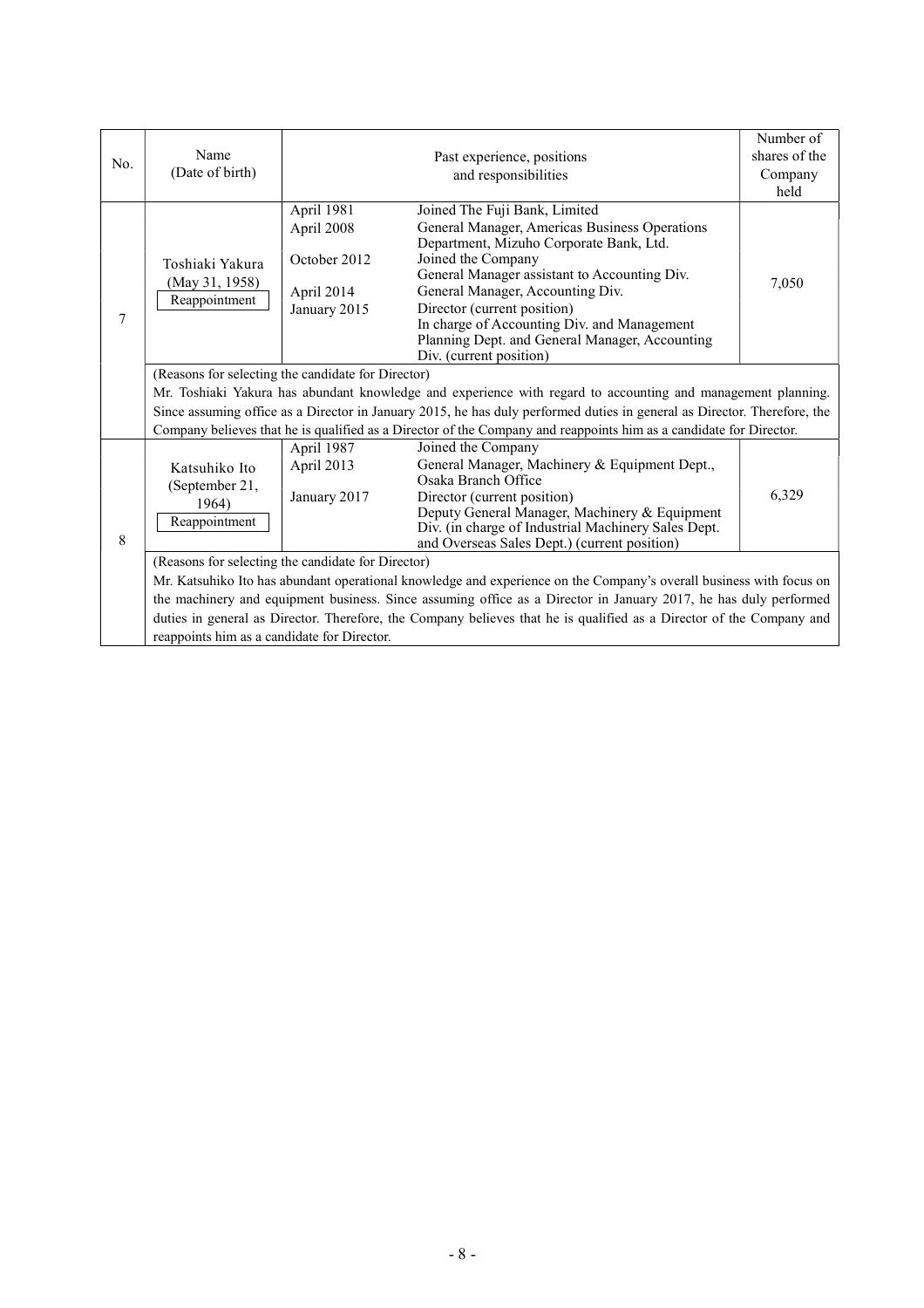|         |                                                                                                                                                                     |               |                                                                                                                                                                                                                                                                                                                                | Number of     |  |
|---------|---------------------------------------------------------------------------------------------------------------------------------------------------------------------|---------------|--------------------------------------------------------------------------------------------------------------------------------------------------------------------------------------------------------------------------------------------------------------------------------------------------------------------------------|---------------|--|
| No.     | Name                                                                                                                                                                |               | Past experience, positions                                                                                                                                                                                                                                                                                                     | shares of the |  |
|         | (Date of birth)                                                                                                                                                     |               | and responsibilities                                                                                                                                                                                                                                                                                                           | Company       |  |
|         |                                                                                                                                                                     |               |                                                                                                                                                                                                                                                                                                                                | held          |  |
|         |                                                                                                                                                                     | April 1984    | Joined the Company                                                                                                                                                                                                                                                                                                             |               |  |
|         |                                                                                                                                                                     | November 2009 | General Manager, Advanced Materials Dept.,<br>Chemical Products Div.                                                                                                                                                                                                                                                           |               |  |
|         |                                                                                                                                                                     | January 2018  | Director (current position)                                                                                                                                                                                                                                                                                                    |               |  |
| 9       | Tetsuyuki Azuma<br>(August 16, 1960)<br>Reappointment                                                                                                               | April 2018    | Deputy General Manager, Chemical Products Div.<br>(in charge of Advanced Materials Dept. and<br>Industrial Materials Dept.) and General Manager,<br>Advanced Materials Dept.<br>Deputy General Manager, Chemical Products Div.<br>(in charge of Advanced Materials Dept. and<br>Industrial Materials Dept.) (current position) | 6,572         |  |
|         | (Reasons for selecting the candidate for Director)                                                                                                                  |               |                                                                                                                                                                                                                                                                                                                                |               |  |
|         |                                                                                                                                                                     |               |                                                                                                                                                                                                                                                                                                                                |               |  |
|         | Mr. Tetsuyuki Azuma has abundant operational knowledge and experience on the Company's overall business with                                                        |               |                                                                                                                                                                                                                                                                                                                                |               |  |
|         | focus on the chemical products business. Since assuming office as a Director in January 2018, he has duly performed                                                 |               |                                                                                                                                                                                                                                                                                                                                |               |  |
|         | duties in general as Director. Therefore, the Company believes that he is qualified as a Director of the Company and<br>reappoints him as a candidate for Director. |               |                                                                                                                                                                                                                                                                                                                                |               |  |
|         |                                                                                                                                                                     |               |                                                                                                                                                                                                                                                                                                                                |               |  |
|         | Atsushi Sada                                                                                                                                                        | April 1988    | Joined the Company                                                                                                                                                                                                                                                                                                             |               |  |
|         | (October 30, 1964)<br>New appointment                                                                                                                               | November 2016 | General Manager, Technical Development Dept.,<br>Machinery & Equipment Div. (current position)                                                                                                                                                                                                                                 | 108           |  |
| 10      | (Reasons for selecting the candidate for Director)                                                                                                                  |               |                                                                                                                                                                                                                                                                                                                                |               |  |
|         | Mr. Atsushi Sada has been engaged in the machinery and equipment business since joining the Company and has                                                         |               |                                                                                                                                                                                                                                                                                                                                |               |  |
|         | abundant knowledge and experience on said business overall. Therefore, the Company expects that he is capable of duly                                               |               |                                                                                                                                                                                                                                                                                                                                |               |  |
|         |                                                                                                                                                                     |               | performing his duties as a Director and appoints him as a candidate for Director.                                                                                                                                                                                                                                              |               |  |
| (Noter) |                                                                                                                                                                     |               |                                                                                                                                                                                                                                                                                                                                |               |  |

(Notes)

1. There are no special interests between each candidate and the Company.

2. The number of shares of the Company held by each candidate includes those held by the Tomoe Engineering officers' shareholding association or the Tomoe Engineering employees' shareholding association.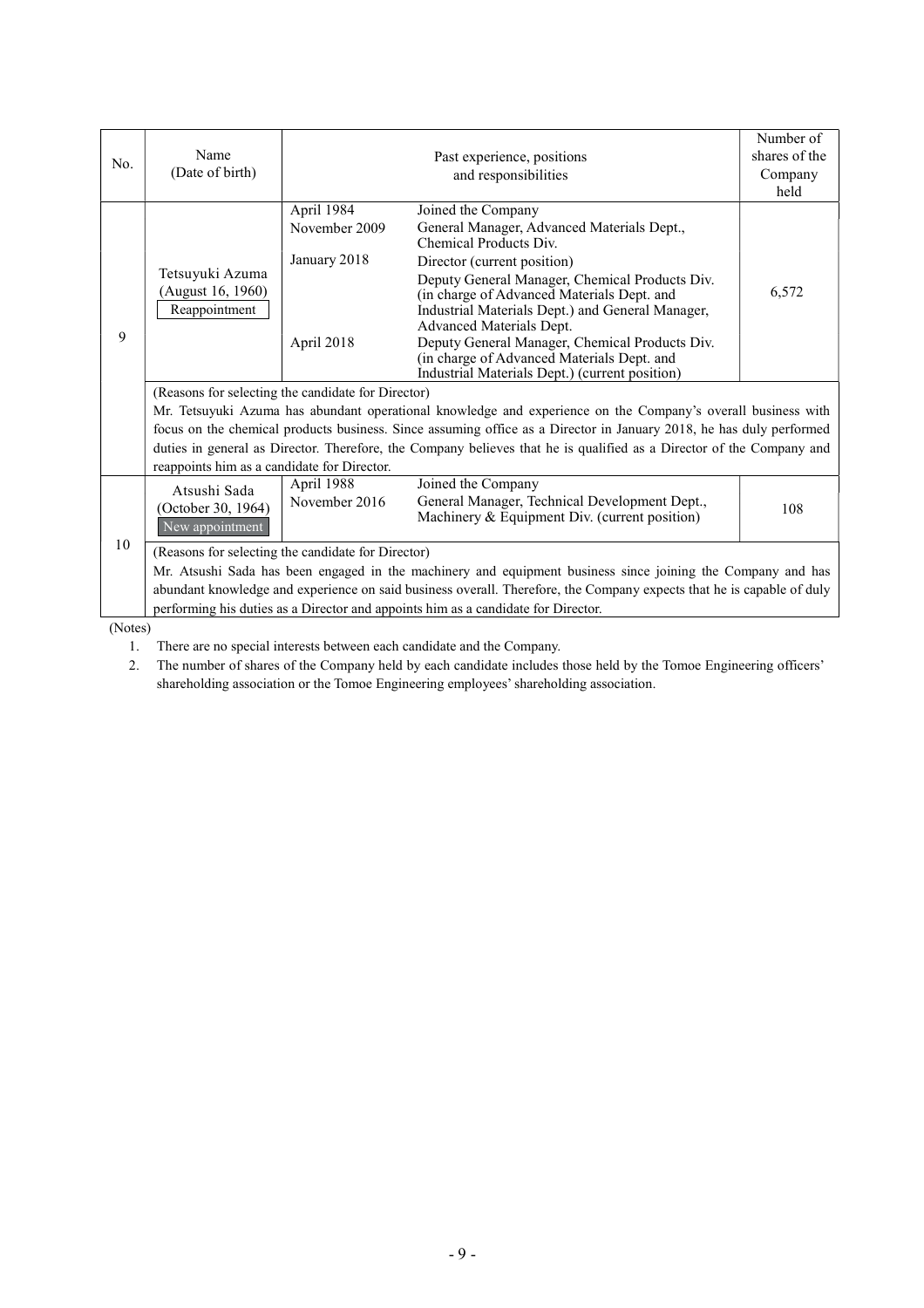#### **Proposal 3: Election of Four Directors serving as Audit & Supervisory Committee Members**

The term of office of all four Directors serving as Audit & Supervisory Committee Members will expire at the conclusion of this Annual Shareholders Meeting. Accordingly, the election of four Directors serving as Audit & Supervisory Committee Members is proposed. The Audit & Supervisory Committee has given its consent to this proposal.

The candidates for Directors serving as Audit & Supervisory Committee Members are as follows:

| No. | Name             | Current positions and responsibilities, etc.<br>at the Company                 | <b>Attributes</b>                                          |
|-----|------------------|--------------------------------------------------------------------------------|------------------------------------------------------------|
|     | Mitsuo Matsumoto | Director (Director serving as Audit $\&$<br>Supervisory Committee Member)      | Reappointment                                              |
|     | Toshiharu Murase | Outside Director (Director serving as Audit &<br>Supervisory Committee Member) | Reappointment<br>Outside Director<br>Independent Officer   |
|     | Makoto Nakamura  | Outside Director (Director serving as Audit &<br>Supervisory Committee Member) | Reappointment<br>Outside Director<br>Independent Officer   |
|     | Tatsuo Hasunuma  |                                                                                | New appointment<br>Outside Director<br>Independent Officer |



Reappointment Candidate for reappointment as Director

Independent Officer Candidate for independent officer stipulated by stock exchanges, etc.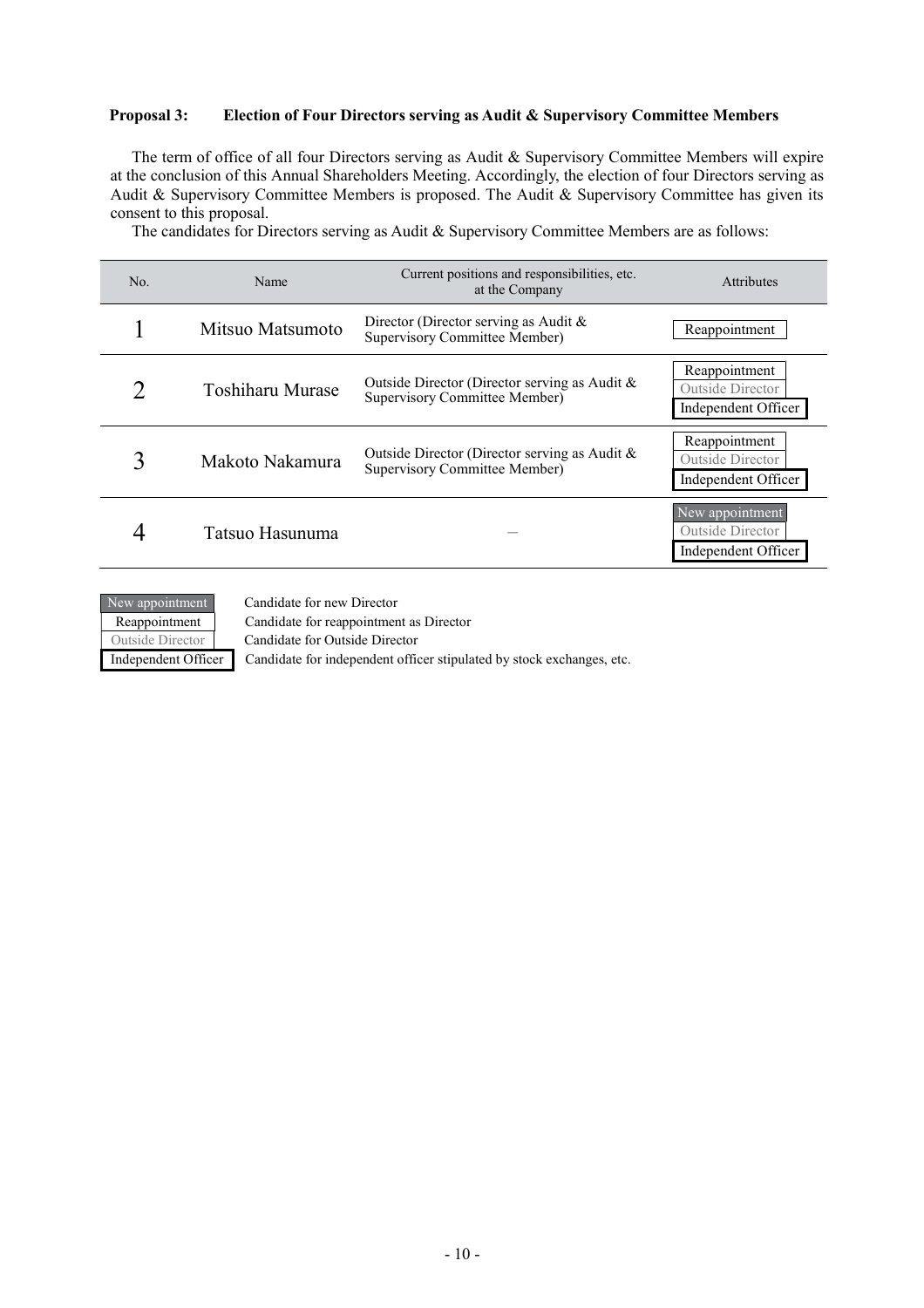|                |                                                                                                                           |                                                                                                                     |                                                                                                                         | Number of     |  |  |  |
|----------------|---------------------------------------------------------------------------------------------------------------------------|---------------------------------------------------------------------------------------------------------------------|-------------------------------------------------------------------------------------------------------------------------|---------------|--|--|--|
| No.            | Name<br>(Date of birth)                                                                                                   |                                                                                                                     | Past experience, positions                                                                                              | shares of the |  |  |  |
|                |                                                                                                                           |                                                                                                                     | and responsibilities                                                                                                    | Company       |  |  |  |
|                |                                                                                                                           |                                                                                                                     |                                                                                                                         | held          |  |  |  |
|                |                                                                                                                           | <b>July 1998</b>                                                                                                    | Joined the Company                                                                                                      |               |  |  |  |
|                |                                                                                                                           | November 2007                                                                                                       | General Manager, Accounting Div.                                                                                        |               |  |  |  |
|                |                                                                                                                           | April 2011                                                                                                          | <b>Accounting Director</b>                                                                                              |               |  |  |  |
|                | Mitsuo Matsumoto                                                                                                          | January 2013                                                                                                        | Director                                                                                                                |               |  |  |  |
|                | (April 14, 1951)                                                                                                          |                                                                                                                     | In charge of Accounting Div. and Management                                                                             | 14,340        |  |  |  |
|                | Reappointment                                                                                                             |                                                                                                                     | Planning Dept.                                                                                                          |               |  |  |  |
|                |                                                                                                                           | January 2015                                                                                                        | Senior Standing Audit & Supervisory Board                                                                               |               |  |  |  |
|                |                                                                                                                           |                                                                                                                     | Member                                                                                                                  |               |  |  |  |
| 1              |                                                                                                                           | January 2017                                                                                                        | Director (Director serving as Audit & Supervisory                                                                       |               |  |  |  |
|                |                                                                                                                           |                                                                                                                     | Committee Member) (current position)                                                                                    |               |  |  |  |
|                | (Reasons for selecting the candidate for Director)                                                                        |                                                                                                                     |                                                                                                                         |               |  |  |  |
|                |                                                                                                                           |                                                                                                                     | Mr. Mitsuo Matsumoto served as a Director in charge of the Accounting Div. and Management Planning Dept. after          |               |  |  |  |
|                |                                                                                                                           |                                                                                                                     | experiencing operations at the accounting division, and has financial, accounting and legal knowledge necessary for the |               |  |  |  |
|                |                                                                                                                           | execution of duties. Since assuming office as a Director serving as Audit & Supervisory Committee Member in January |                                                                                                                         |               |  |  |  |
|                | 2017, he has duly performed duties in general as Director serving as Audit & Supervisory Committee Member.                |                                                                                                                     |                                                                                                                         |               |  |  |  |
|                | Therefore, the Company believes that he is qualified and reappoints him as a candidate for Director serving as Audit $\&$ |                                                                                                                     |                                                                                                                         |               |  |  |  |
|                | Supervisory Committee Member.                                                                                             |                                                                                                                     |                                                                                                                         |               |  |  |  |
|                |                                                                                                                           | April 1975                                                                                                          | Joined The Fuji Bank, Limited                                                                                           |               |  |  |  |
|                | Toshiharu Murase                                                                                                          | April 2002                                                                                                          | General Manager of Shinjuku Branch, Mizuho Bank,                                                                        |               |  |  |  |
|                |                                                                                                                           |                                                                                                                     | Ltd.                                                                                                                    |               |  |  |  |
|                |                                                                                                                           | September 2003                                                                                                      | Deputy Director-General, Mizuho Corporate Bank,<br>Ltd.                                                                 |               |  |  |  |
|                |                                                                                                                           | <b>June 2005</b>                                                                                                    |                                                                                                                         |               |  |  |  |
|                | (October 16, 1951)                                                                                                        |                                                                                                                     | Executive Officer, TAKACHIHO KOHEKI CO.,<br>LTD.                                                                        |               |  |  |  |
|                | Reappointment                                                                                                             | June 2008                                                                                                           | Director and Vice President, Mizuho Factors,                                                                            | 4,555         |  |  |  |
|                | Outside Director                                                                                                          |                                                                                                                     | Limited                                                                                                                 |               |  |  |  |
|                | Independent<br>Officer                                                                                                    | January 2012                                                                                                        | Outside Audit & Supervisory Board Member of the                                                                         |               |  |  |  |
| $\overline{2}$ |                                                                                                                           |                                                                                                                     | Company                                                                                                                 |               |  |  |  |
|                |                                                                                                                           | January 2013                                                                                                        | Standing Audit & Supervisory Board Member                                                                               |               |  |  |  |
|                |                                                                                                                           |                                                                                                                     | (Outside Audit & Supervisory Board Member)                                                                              |               |  |  |  |
|                |                                                                                                                           | January 2017                                                                                                        | Outside Director (Director serving as Audit &                                                                           |               |  |  |  |
|                |                                                                                                                           |                                                                                                                     | Supervisory Committee Member) (current position)                                                                        |               |  |  |  |
|                | (Reasons for selecting the candidate for Outside Director)                                                                |                                                                                                                     |                                                                                                                         |               |  |  |  |
|                |                                                                                                                           |                                                                                                                     | Mr. Toshiharu Murase has long been engaged in corporate management and the banking business and has financial,          |               |  |  |  |
|                |                                                                                                                           |                                                                                                                     | accounting and legal knowledge necessary for the execution of duties. Since assuming office as an Outside Director      |               |  |  |  |
|                |                                                                                                                           |                                                                                                                     | serving as Audit & Supervisory Committee Member in January 2017, he has duly performed duties in general as             |               |  |  |  |
|                | Director serving as Audit & Supervisory Committee Member. Therefore, the Company believes that he is qualified and        |                                                                                                                     |                                                                                                                         |               |  |  |  |
|                | reappoints him as a candidate for Director serving as Audit & Supervisory Committee Member.                               |                                                                                                                     |                                                                                                                         |               |  |  |  |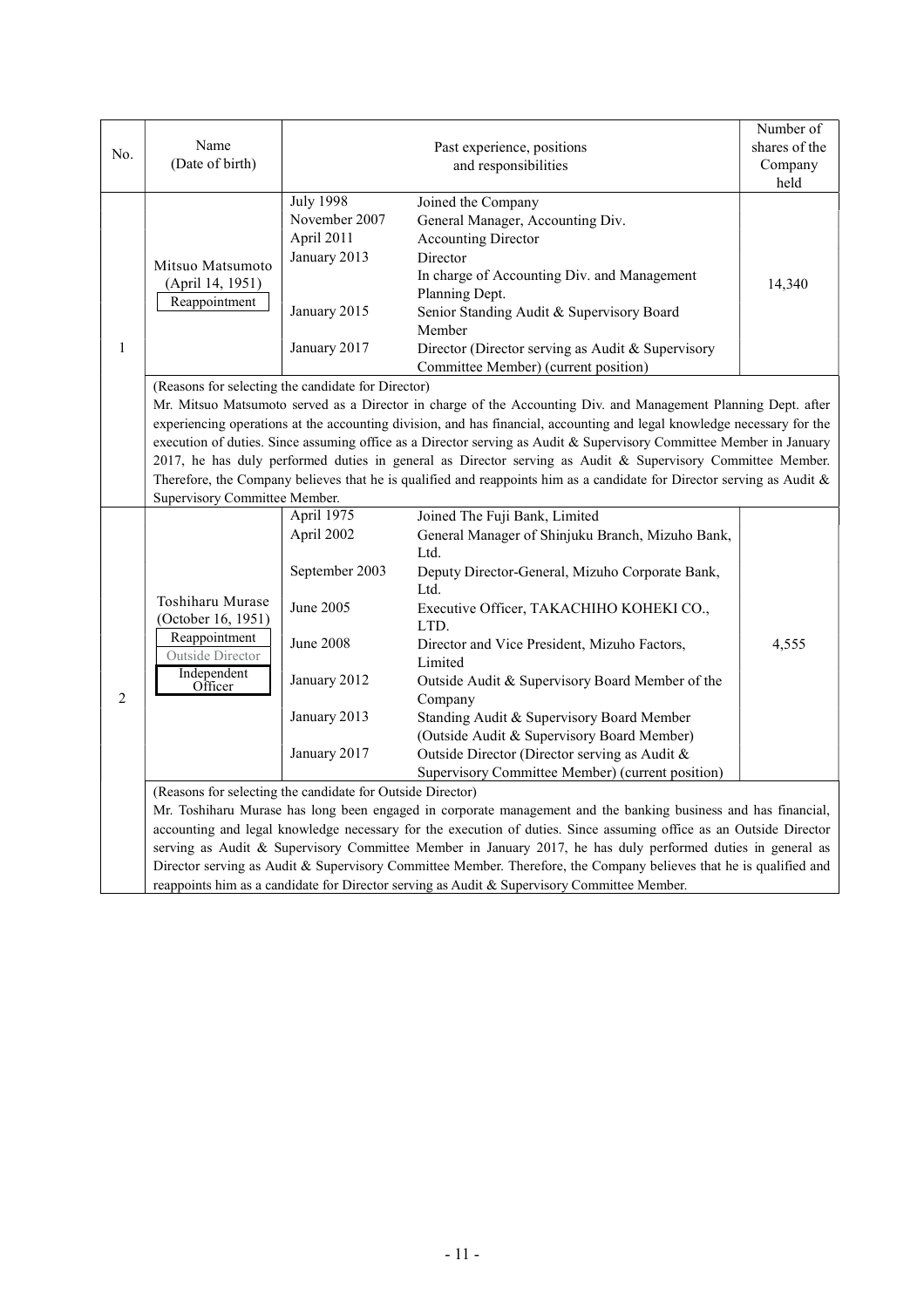| No. | Name<br>(Date of birth)                                                                                                                                                                                                                                                                                                                                                                                                                                                                                                                                                                                                                                                                                                                 |                                                                                          | Past experience, positions<br>and responsibilities                                                                                                                                                                                                                                                                     | Number of<br>shares of the<br>Company<br>held |  |  |
|-----|-----------------------------------------------------------------------------------------------------------------------------------------------------------------------------------------------------------------------------------------------------------------------------------------------------------------------------------------------------------------------------------------------------------------------------------------------------------------------------------------------------------------------------------------------------------------------------------------------------------------------------------------------------------------------------------------------------------------------------------------|------------------------------------------------------------------------------------------|------------------------------------------------------------------------------------------------------------------------------------------------------------------------------------------------------------------------------------------------------------------------------------------------------------------------|-----------------------------------------------|--|--|
| 3   | Makoto Nakamura<br>(September 28,<br>1955)<br>Reappointment<br>Outside Director<br>Independent<br>Officer                                                                                                                                                                                                                                                                                                                                                                                                                                                                                                                                                                                                                               | April 1988<br>March 1993<br>January 2011<br>January 2017<br>September 2017               | Admitted to the TOKYO BAR ASSOCIATION<br>Established Shinjuku Daiichi Law Office<br>Outside Audit & Supervisory Board Member of the<br>Company<br>Outside Director (Director serving as Audit &<br>Supervisory Committee Member) (current position)<br>Established Kamijikkoku Nakamura Law Office (to<br>the present) | 1,673                                         |  |  |
|     | (Reasons for selecting the candidate for Outside Director)<br>Although Mr. Makoto Nakamura has never been directly involved in corporate management except as an Outside<br>Officer, he is well versed in corporate legal affairs as an attorney-at-law and has financial, accounting and legal<br>knowledge necessary for the execution of duties. Since assuming office as an Outside Director serving as Audit $\&$<br>Supervisory Committee Member in January 2017, he has duly performed duties in general as Director serving as Audit<br>& Supervisory Committee Member. Therefore, the Company believes that he is qualified and reappoints him as a<br>candidate for Director serving as Audit & Supervisory Committee Member. |                                                                                          |                                                                                                                                                                                                                                                                                                                        |                                               |  |  |
| 4   | Tatsuo Hasunuma<br>(September 8,<br>1952)<br>New appointment<br>Outside Director<br>Independent<br>Officer                                                                                                                                                                                                                                                                                                                                                                                                                                                                                                                                                                                                                              | April 1971<br><b>July 2002</b><br><b>July 2008</b><br><b>July 2012</b><br>September 2013 | Joined the Tokyo Regional Taxation Bureau<br>Professor, Research Department, National Tax<br>College<br>Chief Examiner, Second Examination Group, Tokyo<br>Regional Taxation Bureau<br>District Director, Nerima-nishi Tax Office<br>Opened Tatsuo Hasunuma Certified Public Tax<br>Accountant Office (to the present) | $\theta$                                      |  |  |
|     | (Reasons for selecting the candidate for Outside Director)<br>Although Mr. Tatsuo Hasunuma has never been directly involved in corporate management, he has long been engaged in<br>corporate taxation and has financial, accounting and legal knowledge necessary for the execution of duties. Therefore,<br>the Company believes that he is qualified as an Outside Director serving as Audit & Supervisory Committee Member<br>and appoints him as a candidate for Director serving as Audit & Supervisory Committee Member.                                                                                                                                                                                                         |                                                                                          |                                                                                                                                                                                                                                                                                                                        |                                               |  |  |

(Notes)

- 1. There are no special interests between each candidate and the Company.
- 2. The number of shares of the Company held by each candidate includes those held by the Tomoe Engineering officers' shareholding association.
- 3. Messrs. Toshiharu Murase, Makoto Nakamura and Tatsuo Hasunuma are candidates for Outside Directors.
- 4. Messrs. Toshiharu Murase, Makoto Nakamura and Tatsuo Hasunuma satisfy the criteria for independence of outside officers stipulated by the Company, in addition to the criteria for independent officers stipulated by the Tokyo Stock Exchange. Therefore, the Company believes that each candidate's independence has been fully secured. If this proposal is approved, the Company will notify the Tokyo Stock Exchange of each candidate as an independent officer stipulated by the Exchange.
- 5. Messrs. Toshiharu Murase and Makoto Nakamura are currently serving as Outside Directors serving as Audit & Supervisory Committee Members. They will have served as Outside Directors serving as Audit & Supervisory Committee Members for two years at the conclusion of this Annual Shareholders Meeting. Messrs. Toshiharu Murase and Makoto Nakamura have served as Outside Audit & Supervisory Board Members of the Company before assuming office as Outside Directors of the Company.
- 6. Pursuant to the provisions of Article 427, Paragraph 1 of the Companies Act, the Company has entered into agreements with Messrs. Mitsuo Matsumoto, Toshiharu Murase and Makoto Nakamura, current Directors serving as Audit & Supervisory Committee Members, to limit their liabilities stipulated in Article 423, Paragraph 1 of the Companies Act. The limit on liability for damages under the agreement is the minimum liability amount specified in Article 425, Paragraph 1 of the Companies Act. If this proposal is approved and the four candidates are elected as Directors serving as Audit & Supervisory Committee Members, the Company intends to enter into liability limitation agreements with each of them under the same terms and conditions.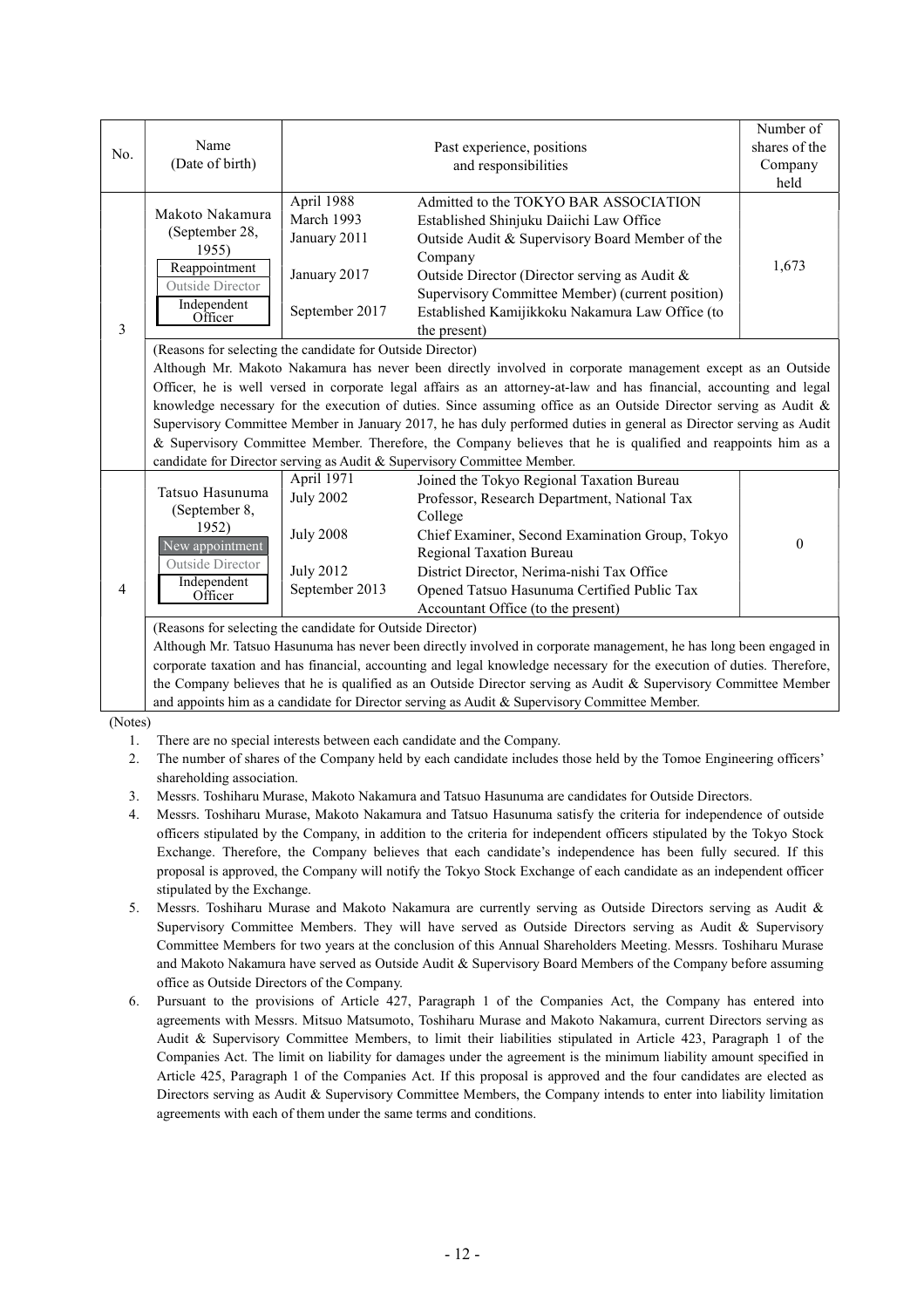## **Proposal 4: Election of One Substitute Director serving as Audit & Supervisory Committee Member**

In preparation for the contingency that the number of Directors serving as Audit  $\&$  Supervisory Committee Members falls below the number stipulated by laws and ordinances, the election of one Substitute Director serving as Audit & Supervisory Committee Member is proposed. The resolution of this proposal will expire at the beginning of the annual shareholders meeting held for the last business year ending within two years after the resolution.

The Audit & Supervisory Committee has given its consent to this proposal.

The candidate for Substitute Director serving as Audit & Supervisory Committee Member is as follows:

| Name<br>(Date of birth)                                                                                    |                                                                                             | Past experience, positions<br>and responsibilities                                                                                                                                                                                                                                                                                                                                                                                                                  | Number of<br>shares of the<br>Company held |
|------------------------------------------------------------------------------------------------------------|---------------------------------------------------------------------------------------------|---------------------------------------------------------------------------------------------------------------------------------------------------------------------------------------------------------------------------------------------------------------------------------------------------------------------------------------------------------------------------------------------------------------------------------------------------------------------|--------------------------------------------|
| Naohiro Chikada<br>(December 19,<br>1969)<br>New appointment<br>Outside Director<br>Independent<br>Officer | <b>July 2004</b><br>August 2006<br><b>July 2008</b><br>June 2009<br>June 2016<br>April 2018 | Partner of ChuoAoyama Pricewaterhouse Coopers<br>Opened Chikada Certified Public Accountant Office (to the<br>present)<br>Representative Director, Chiyoda Accounting Corporation<br>(current position)<br>Representative Partner, Koa Audit Corporation (current<br>position)<br>Outside Director (Audit Committee Member), RIZAP<br>GROUP, Inc. (current position)<br>Outside Director (Audit & Supervisory Committee Member),<br>SKIYAKI Inc. (current position) | $\theta$                                   |
|                                                                                                            | (Significant concurrent positions)                                                          | Outside Director (Audit Committee Member), RIZAP GROUP, Inc.<br>Outside Director (Audit & Supervisory Committee Member), SKIYAKI Inc.                                                                                                                                                                                                                                                                                                                               |                                            |

(Reasons for selecting the candidate for Substitute Outside Director)

Mr. Naohiro Chikada has long been engaged in corporate accounting and taxation as a certified public accountant and tax accountant, and has financial, accounting and legal knowledge necessary for the execution of duties. Therefore, the Company believes that he is qualified as an Outside Director serving as Audit & Supervisory Committee Member and appoints him as a candidate for Substitute Director serving as Audit & Supervisory Committee Member.

(Notes)

- 1. There are no special interests between the candidate and the Company.
- 2. Mr. Naohiro Chikada is a candidate for Outside Director.
- 3. Mr. Naohiro Chikada satisfies the criteria for independence of outside officers stipulated by the Company, in addition to the criteria for independent officers stipulated by the Tokyo Stock Exchange. Therefore, the Company believes that his independence has been fully secured.
- 4. There are no special interests between RIZAP GROUP, Inc. and SKIYAKI Inc., in which Mr. Naohiro Chikada serves as an Outside Director, and the Company, respectively.
- 5. In the event that Mr. Naohiro Chikada assumes office as a Director serving as Audit & Supervisory Committee Member, the Company will, pursuant to the provisions of Article 427, Paragraph 1 of the Companies Act, enter into an agreement to limit his liability for damages stipulated in Article 423, Paragraph 1 of the Companies Act. The limit on liability for damages under the agreement will be the minimum liability amount specified in Article 425, Paragraph 1 of the Companies Act.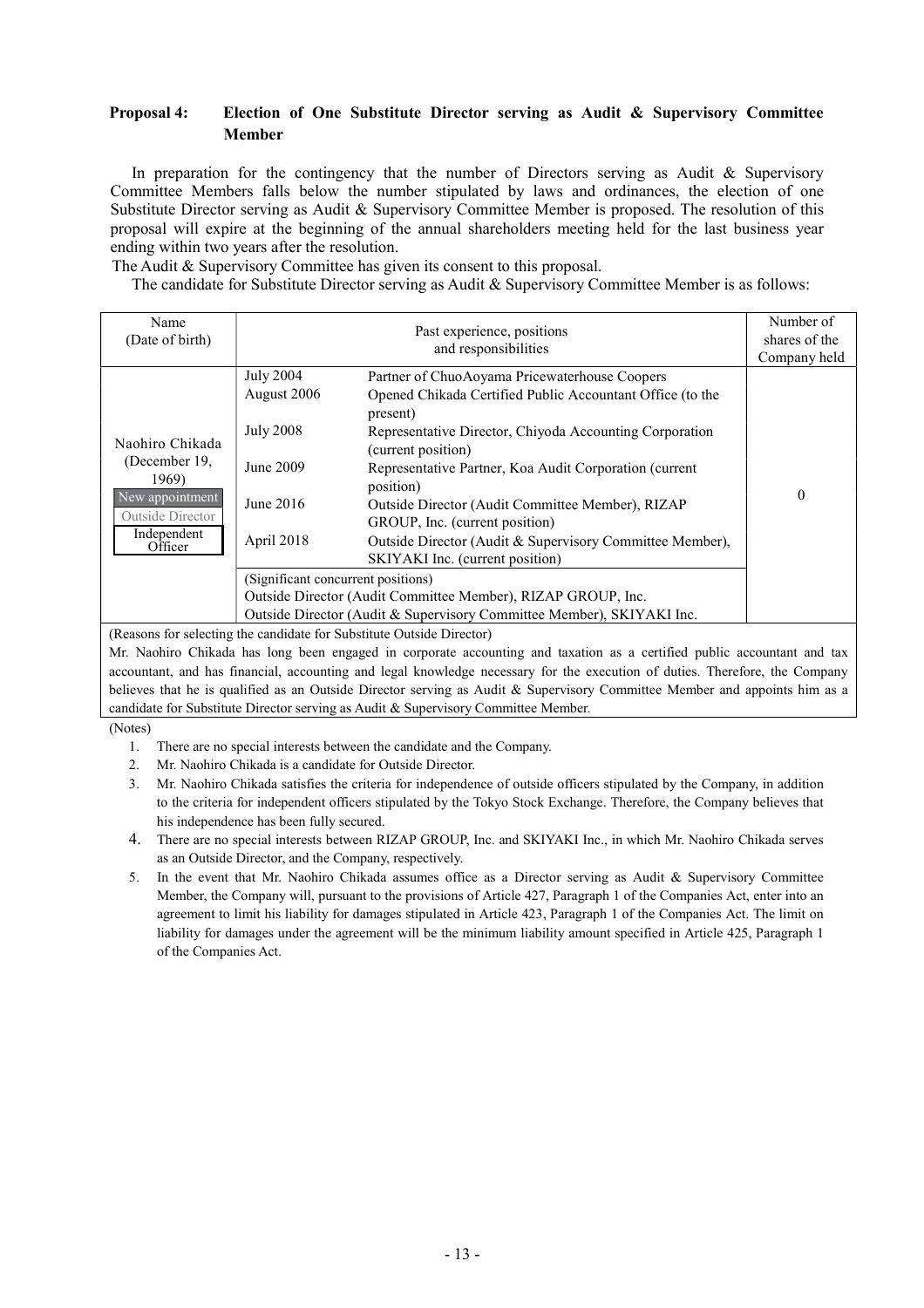#### **Proposal 5: Payment of Bonuses to Officers**

By considering the operating results for the fiscal year ended October 31, 2018 and other factors, payment of bonuses to four Directors (excluding Directors serving as Audit & Supervisory Committee Members) and four Directors serving as Audit & Supervisory Committee Members in the total amount of 64,909,000 yen (45,362,000 yen for Directors (excluding Directors serving as Audit & Supervisory Committee Members), and 19,547,000 yen for Directors serving as Audit & Supervisory Committee Members) is proposed. With regard to this proposal, the Audit & Supervisory Committee and Audit & Supervisory Committee Members have determined that the procedures to decide the total amount of bonuses to Officers and the specific method of calculation, etc. are appropriate and valid.